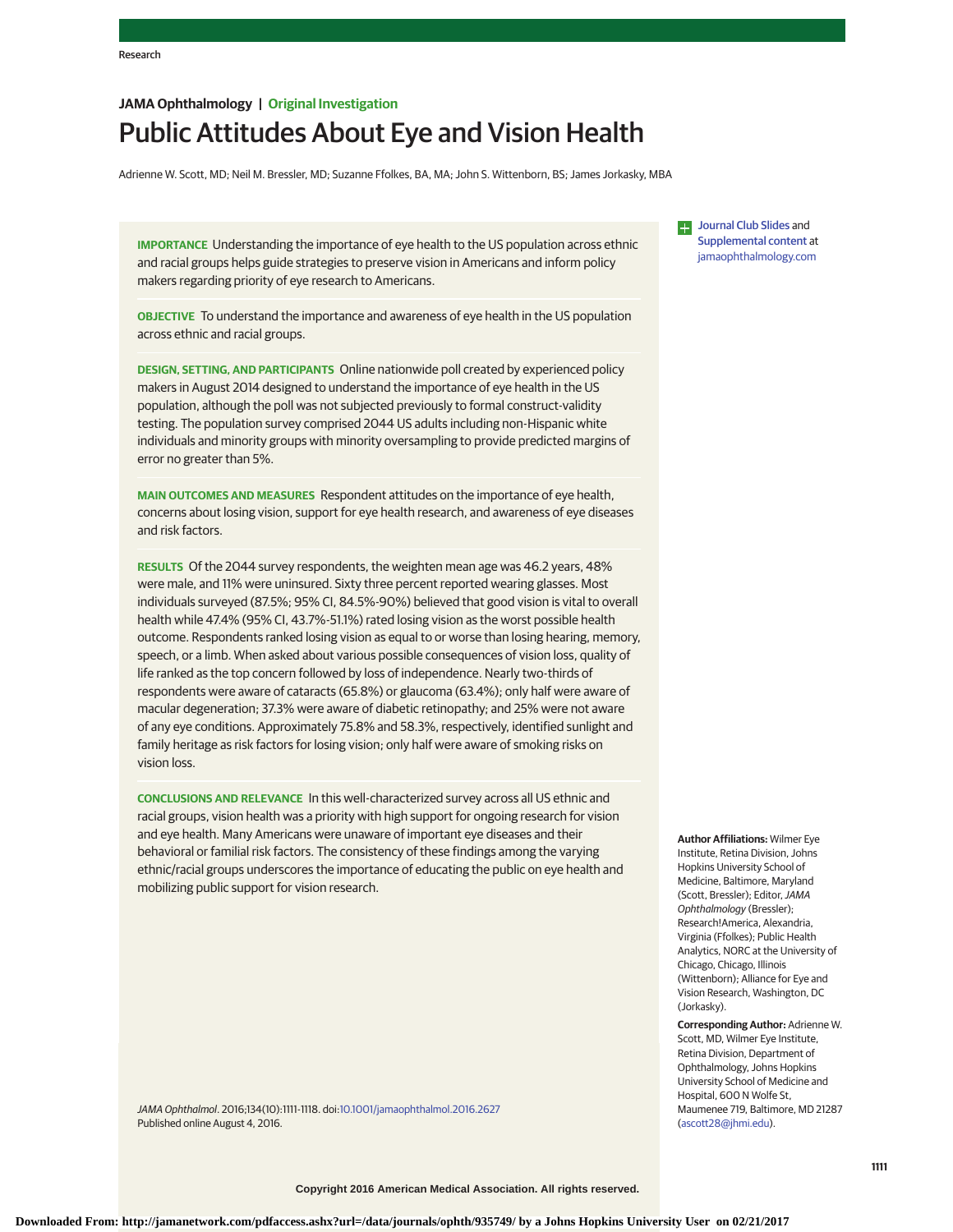s the world's population and average life expectancy has increased, so has the prevalence of visual impairment (defined as best-corrected Snellen visual acuity equivalent between 20/40 to better than 20/400 in the betterseeing eye) and blindness (defined as 20/400 or worse in the better-seeing eye). $1,2$  As of 2010, the World Health Organization estimated that 39 million individuals were blind and 246 million experienced visual impairment.<sup>3</sup> The financial impact of visual disability is also substantial. In 2013, the total economic burden of vision loss and blindness in the United States was estimated to be \$139 billion, $4$  and treatment of eyerelated disorders totaled more than \$68.8 billion in annual direct medical costs.<sup>4,5</sup> Owing to an aging population and medical cost growth, the total economic burden is projected to increase to \$717 billion by 2050. $4,5$  The highest productivity losses from visual impairment are seen in high-income countries such as the United States.<sup>6</sup>

The negative impact of vision loss on quality of life has been well documented in the literature.<sup>7-20</sup> This negative effect of vision loss on quality of life has been demonstrated in association with cataract, $16,17$  diabetic eye disease, $18$  and agerelated macular degeneration.<sup>19</sup> Consistently, a year of life with severe vision loss has been valued at a 50% to 70% decrement compared with a year of life in perfect health.<sup>20</sup> However, previous studies of patient attitudes and values around vision loss have not drawn from a cross-sectional, multiethnic sample of Americans. Additionally, while the previous literature may inform policy makers regarding resource allocation for sight-saving interventions, the literature is largely silent on the attitudes of Americans regarding resource allocation for research into the prevention of vision loss. Research to Prevent Blindness performed an attitudinal survey on the public's attitudes toward vision loss in 1965 and updated the poll in 1976 and 1988 (Gallup Organization Inc, unpublished material, 1976 and 1988); however, contemporary information regarding the public's attitudes toward eye health and knowledge of eye diseases remains sparse.

While publications document that US ethnic minorities are affected disproportionately by chronic eye conditions, such as glaucoma, and have a greater chance of vision impairment or blindness from these, <sup>21-32</sup> little information exists regarding attitudes and awareness of these groups toward eye diseases. Furthermore, whereas vision loss from chronic age-related eye diseases are predicted to have a large impact on the US economy as life expectancy of Americans increases, federal funding for eye research is less than 0.5% of the \$139 billion annual cost of vision disorders.<sup>33</sup> To assess the importance of eye health in the current US population in this study, a comprehensive survey of US individuals, including non-Hispanic white individuals and minority groups, was undertaken to understand the attitudes of Americans regarding the importance of vision, vision loss, and vision research–related health care expenditures.

# **Methods**

An online poll was conducted by Zogby Analytics, commissioned by Research!America in August 2014 with funding from **Key Points**

**Question** What are the attitudes and awareness of Americans toward vision loss and public support for eye health and vision-related research?

**Findings** In this online nationwide poll, respondents across all ethnic and racial groups described loss of eyesight as the worst ailment that could happen to them relative to losing memory, speech, hearing, or a limb. Most supported prevention and treatment of eye and vision disorders as a priority.

**Meaning** These findings underscore the importance of focusing on preservation of eye health and the public support for vision research across all ethnic and racial groups in the United States.

Research to Prevent Blindness and the Alliance for Eye and Vision Research. Questions for the poll were suggested by a working group consisting of a panel of representatives from the vision community and Research!America that were designed to understand the importance of eye health in the US population. Source material included 1965, 1976, and 1988 Research to Prevent Blindness survey questions and results (Gallup Organization Inc, unpublishedmaterial, 1965, 1976, and 1988) that were updated to reflect 2014 as well as data that the vision community members were interested in obtaining based on studies on incidence and cost of vision impairment and eye disease. Survey questions also were developed based on perspectives from Research!America from extensive experience in conducting similar surveys in other diseases. The survey question wording and design was reviewed and edited by 2 Zogby Analytics senior public opinion researchers with expertise in survey design along with the Research!America team of researchers. Revisions to the question wording and design were made as needed. However, no formal construct-validity testing was performed for this survey. The Johns Hopkins Medicine institutional review board waived approval because it determined that this study did not constitute human participants research. Each participant responded to the invitation to participate in the poll, and by way of their response, agreed to participate in the poll.

The online survey was conducted using nationwide online panels of adults who had agreed to participate in public opinion research. The online panels were recruited through a diversified network rather than through a single source to avoid "professional" panelists. To ensure that the recruitment was broad, diversified, and exhaustive, a wide range of different methods and sources were used. These included online and offline advertisements, telephone recruitment, radio spots, postal invitation, and referral programs. The recruitment strategy was varied to try to ensure optimal diversity and quality and to try to minimize any distortions that could arise from only 1 or a few methods of recruitment. Both broadly targeted and more narrowly targeted campaigns were used to ensure the necessary diversity of participants and to ensure that specific hard-to-reach target groups were represented on the panel (eg, mothers with small children, high-income groups). Individuals of lower socioeconomic status or those with fewer years of education may not have access to computers or the

**1112 JAMA Ophthalmology** October 2016 Volume 134, Number 10 **(Reprinted)** and provide a strategies of the strategies of the strategies of the strategies of the strategies of the strategies of the strategies of the strateg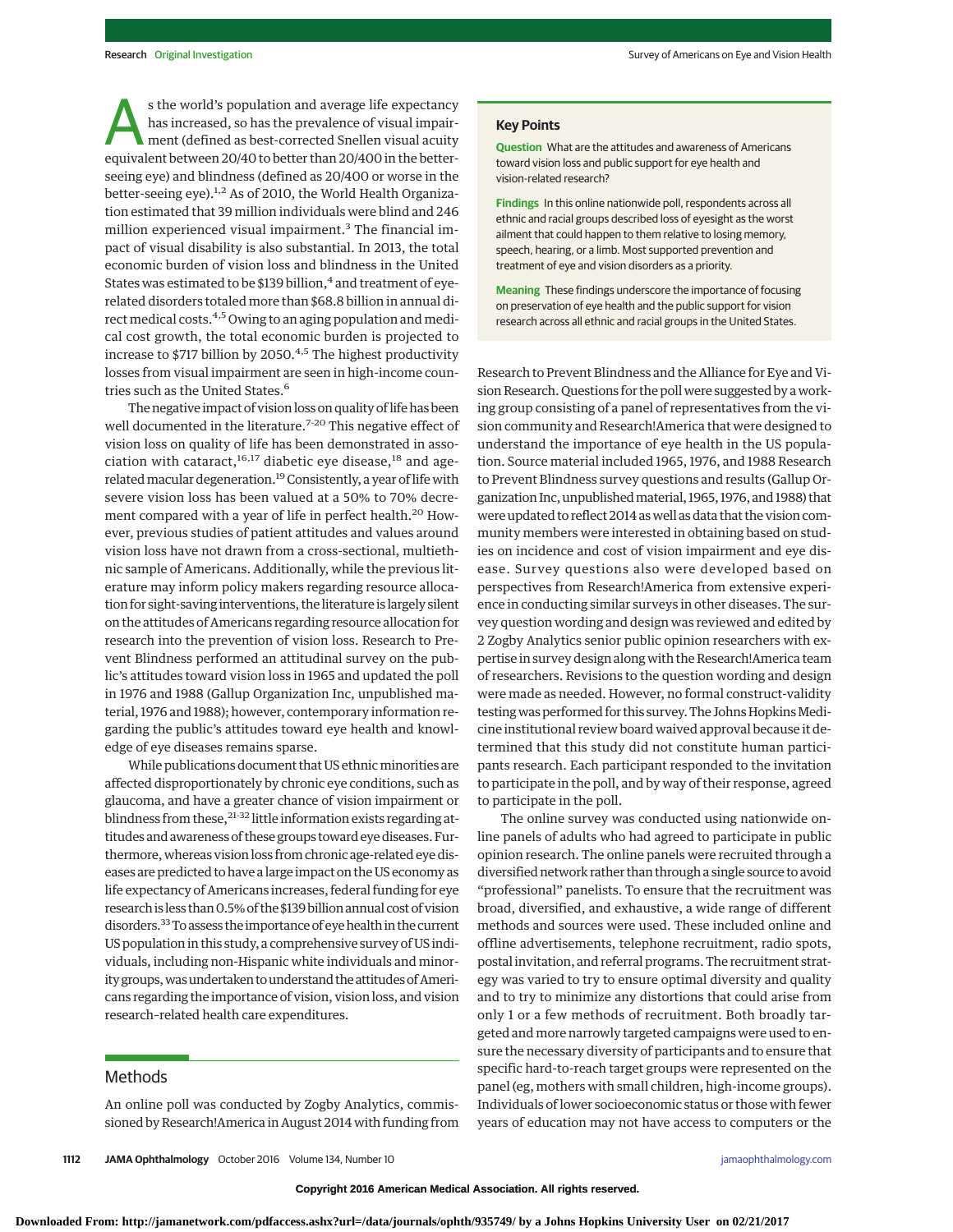internet; however, presurvey stratification of the sample respondents invited to participate in the survey was used to include lower-income and lower-education respondents in the final sample.

From the panels, a random selection of potential survey respondents was selected and invited to participate in the survey. No participant had prior knowledge that they would be selected for the survey. The random sampling was based on select demographic variables, and for the nationwide survey, the unique sample selection was based on a representative sample of the respondents that had been disaggregated by sex, age, and geography. When the required criteria for the survey had been established, a random sample was pulled for individuals to receive the email invitations to participate in the survey. When panel participants responded to the email invitation to participate in the poll, they were taken via a secure link to online survey software where they completed the survey. Because email is password protected and unique to the respondent, the response most likely came from the intended participant. The link expired after a single use so no respondent could take the survey more than once and to ensure that the link could not be forwarded and used by another individual. Respondents who completed the survey received points toward online gift certificates. The poll questions may be viewed in the eAppendix in the [Supplement.](http://jama.jamanetwork.com/article.aspx?doi=10.1001/jamaophthalmol.2016.2627&utm_campaign=articlePDF%26utm_medium=articlePDFlink%26utm_source=articlePDF%26utm_content=jamaophthalmol.2016.2627)<sup>34</sup>

Minority oversampling was used because a nationwide US survey that is representative of the adult population is likely to have a high margin of sampling error among minority groups. For example, according to the US Census, African American individuals make up 13.2% of the total US population.<sup>35</sup> Therefore, a nationwide US survey of 1000 adults would include only about 136 African American individuals. The margin of sampling error for African American individuals then would be approximately 10.5% percentage points, meaning the results for a specific question could fall within a 21-point range. Therefore, the following 3 minority subgroups were oversampled: African American individuals: sample size, 417; margin of error, 4.9%; Asian individuals: sample size, 301; margin of error, 5.8%; and Hispanic individuals: sample size, 401; margin of error, 5%. These larger sample sizes ensured that enough members of the oversampled subgroups had more reliable estimates to be reported for that group. For the nationwide survey results, the members in the oversampled groups were weighted to their actual percentage in the population, allowing for the overall nationwide survey results to be representative on a national level as well as for the oversampled subgroups.

The final survey sample was compiled using information based on census data, voter registration figures and exit polls, and Central Intelligence Agency fact books. Zogby Analytics used weighting techniques to best represent the demographics of the population being surveyed. The entire US population in every state was part of the sample and was representative of the overall population distribution. The survey was not piloted prior to national distribution and data collection.

Survey questions were ordered by category, with the most general questions at the beginning and the most specific questions at the end in an attempt to reduce bias. Sample respon-

| Table 1. Sample Size and Study Population Characteristics |
|-----------------------------------------------------------|
|-----------------------------------------------------------|

| Characteristic          | Sample Size,<br>No. (%) | <b>Weighted Mean</b><br>(95% CI) |
|-------------------------|-------------------------|----------------------------------|
| <b>Total sample</b>     | 2044                    |                                  |
| African American        | 417 (20.4%)             | $0.12(0.1-0.15)$                 |
| Asian                   | 301 (14.7%)             | $0.06(0.04-0.08)$                |
| Hispanic                | 401 (19.6%)             | $0.13(0.1-0.16)$                 |
| White                   | 925 (45.3%)             | $0.68(0.64-0.71)$                |
| Age, y                  | <b>NA</b>               | 46.20 (18-99) <sup>a</sup>       |
| Male                    | <b>NA</b>               | $0.48(0.45-0.52)$                |
| Married                 | <b>NA</b>               | $0.55(0.52-0.59)$                |
| Uninsured               | <b>NA</b>               | $0.11(0.09-0.14)$                |
| <b>Wears</b>            | <b>NA</b>               |                                  |
| Glasses                 | <b>NA</b>               | $0.63(0.59-0.67)$                |
| Contacts                | <b>NA</b>               | $0.18(0.15-0.21)$                |
| Reading glasses         | <b>NA</b>               | $0.14(0.12-0.17)$                |
| Self-reported diagnoses | <b>NA</b>               |                                  |
| Cataract                | <b>NA</b>               | $0.13(0.10-0.16)$                |
| Glaucoma                | <b>NA</b>               | $0.05(0.03-0.06)$                |
| Diabetic retinopathy    | <b>NA</b>               | $0.03(0.02-0.05)$                |
| Macular degeneration    | <b>NA</b>               | $0.04(0.02-0.05)$                |

Abbreviation: NA, not applicable.

<sup>a</sup> Indicates total range in participant ages.

dents remained anonymous. Data collection and subsequent analysis adhered to the tenets of the Declaration of Helsinki. Survey results were analyzed using Stata 12 (StataCorp) to control for the multistage sampling weights.

## Results

Polling data from 2044 US adults from the general population were obtained, and a press release issued by Research!America and AEVR revealing the results was published online on September 18, 2014.<sup>36</sup> Table 1 shows sample sizes and sociodemographic characteristics of the study population (Table 1), and attitudinal results (Table 2) include nationally representative responses as well as by race/ethnicity. Response rates are reported as percentages calculated by sampling weights, and information on uncertainty is provided by confidence intervals. Of all respondents, 87.5% (95% CI, 84.5%- 90%) agreed that good eye health is important to overall health. Losing eyesight was described as potentially having the greatest effect on their day-to-day life by 47.4% (95% CI: 43.7%- 51.1%) of respondents, greater than loss of limb, memory, hearing, and speech (Figure 1). When asked which disease or ailment is the worst that could happen to them, blindness was ranked highest nationally and either first or second within each racial/ ethnic group. Asian and Hispanic respondents ranked blindness (15% and 15%, respectively) behind only cancer (18% and 22%, respectively). Amongwhite respondents, 24% ranked Alzheimer disease as the worst condition followed by 20% for blindness. Blindness was ranked worse than AIDS/human immunodeficiency virus, loss of limb, heart disease, arthritis, and deafness by all racial/ethnic groups (Figure 2).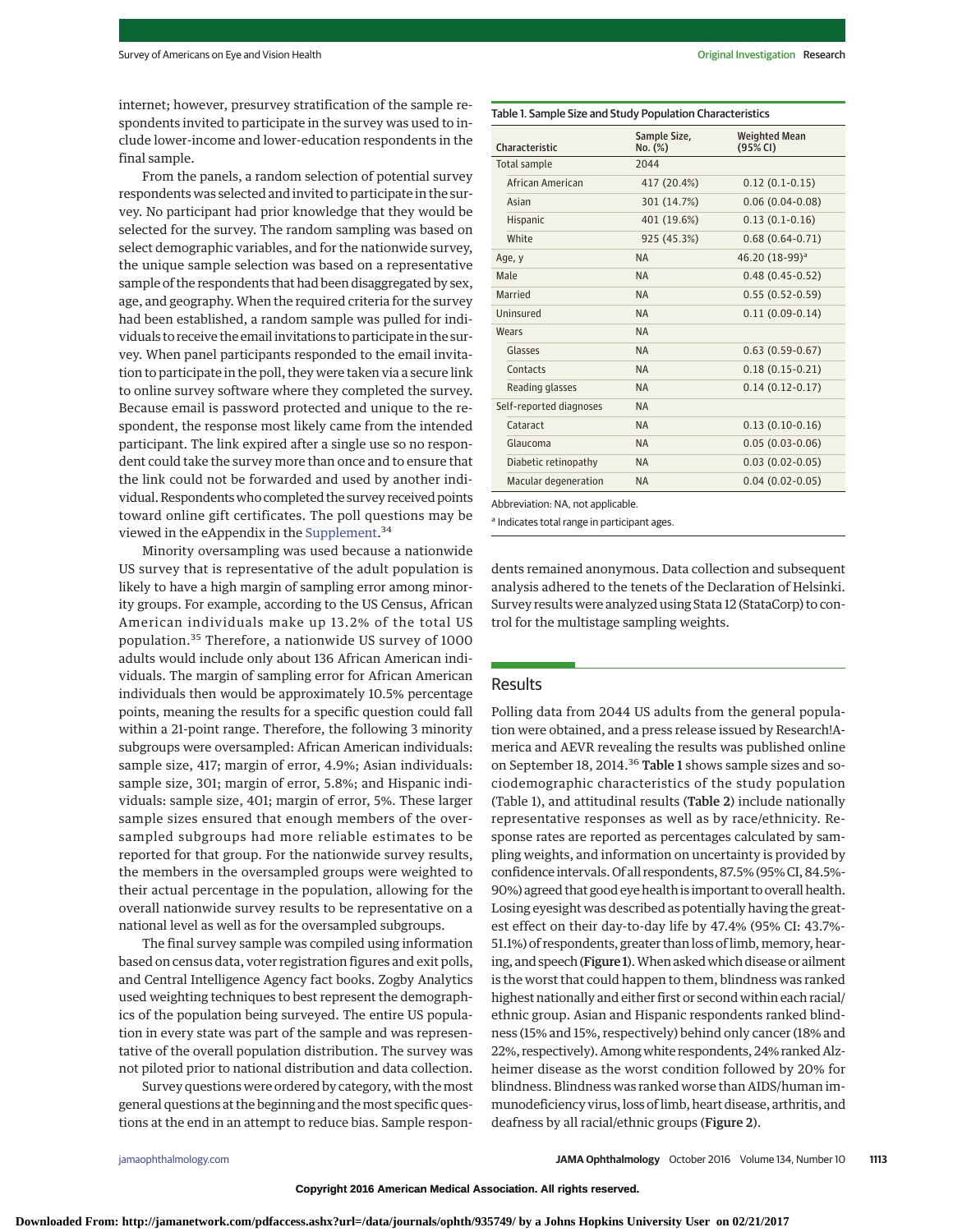| Table 2. Attitudinal Results, National and by Race/Ethnicity                |                      |                      |                      |                      |                      |
|-----------------------------------------------------------------------------|----------------------|----------------------|----------------------|----------------------|----------------------|
|                                                                             | % (95% CI)           |                      |                      |                      |                      |
| Question                                                                    | National             | African American     | Asian                | Hispanic             | White                |
| Importance of eye health                                                    |                      |                      |                      |                      |                      |
| Eye health is important to overall health                                   | 87.5 (0.8451-0.9001) | 83.5 (0.7725-0.8842) | 84.0 (0.7929-0.8781) | 84.1 (0.792-0.8802)  | 90.3 (0.873-0.927)   |
| Losing vision was assessed as the worst possible outcome                    | 47.4 (0.4367-0.5122) | 57.3 (0.5059-0.6383) | 42.9 (0.3735-0.4866) | 38.1 (0.3237-0.441)  | 48.9 (0.4442-0.5332) |
| Losing vision is worse than losing hearing, memory,<br>speech or limbs      | 49.7 (0.4456-0.5492) | 41.9 (0.3217-0.5236) | 46.2 (0.3775-0.5488) | 39.4 (0.3079-0.4883) | 50. (0.4411-0.5591)  |
| Primary concerns from losing vision                                         |                      |                      |                      |                      |                      |
| Loss of independence                                                        | 66.1 (0.6234-0.6969) | 65.5 (0.5892-0.7168) | 60.6 (0.5491-0.6611) | 63.1 (0.5704-0.687)  | 69.4 (0.6495-0.7349) |
| Loss of productivity                                                        | 44.4 (0.407-0.4828)  | 38.8 (0.3255-0.4564) | 48.8 (0.4316-0.5457) | 45.7 (0.3952-0.52)   | 44.8 (0.4044-0.493)  |
| Loss of quality of life                                                     | 68.3 (0.6477-0.7175) | 59.1 (0.5248-0.6551) | 67.5 (0.6191-0.7262) | 60. (0.5389-0.6588)  | 72.6 (0.6872-0.7626) |
| Support for eye health research                                             |                      |                      |                      |                      |                      |
| National support is important                                               | 81.5 (0.782-0.8445)  | 83.2 (0.7695-0.8796) | 80 (0.7495-0.8421)   | 78.9 (0.7329-0.8362) | 82.7 (0.7897-0.8586) |
| Current federal research is not enough                                      | 45.9 (0.4216-0.4967) | 51.1 (0.4443-0.5782) | 35.4 (0.3011-0.41)   | 50.2 (0.4393-0.5639) | 47.2 (0.4279-0.5165) |
| Nongovernment groups should increase research                               | 47.9 (0.4415-0.5172) | 50.7 (0.4398-0.5733) | 48.6 (0.4291-0.5433) | 56.9 (0.5061-0.6291) | 46.8 (0.4237-0.5125) |
| Would participate in a clinical trial                                       | 49.6 (0.4585-0.5344) | 47.6 (0.4102-0.5427) | 48.6 (0.4291-0.5433) | 51.6 (0.4536-0.5784) | 51.8 (0.4736-0.5627) |
| Believes costs of eye disease will increase                                 | 59.1 (0.5527-0.628)  | 49.7 (0.4303-0.5636) | 57.8 (0.5203-0.6332) | 53.6 (0.4733-0.5985) | 62.3 (0.5791-0.6649) |
| Value of vision                                                             |                      |                      |                      |                      |                      |
| Share of financial resources willing to pay to prevent<br>visual impairment | 24.8 (22.78-26.83)   | 22.8 (23.01-29.43)   | 26.8 (20.62-26.38)   | 26.2 (24.8-32.1)     | 23. (21.52-26.22)    |
| Share of financial resources willing to pay to prevent blindness            | 31.1 (28.83-33.37)   | 28.8 (28.14-35.68)   | 33.4 (23.65-29.32)   | 31.9 (30.18-38.04)   | 28.1 (28-33.48)      |
|                                                                             |                      |                      |                      |                      |                      |

**1114 JAMA Ophthalmology** October 2016 Volume 134, Number 10 **(Reprinted)** and proportional interview of the set of the set of the set of the set of the set of the set of the set of the set of the set of the set of the set

ı

 $\mathbf{L}$ 

# **Copyright 2016 American Medical Association. All rights reserved.**

**Downloaded From: http://jamanetwork.com/pdfaccess.ashx?url=/data/journals/ophth/935749/ by a Johns Hopkins University User on 02/21/2017**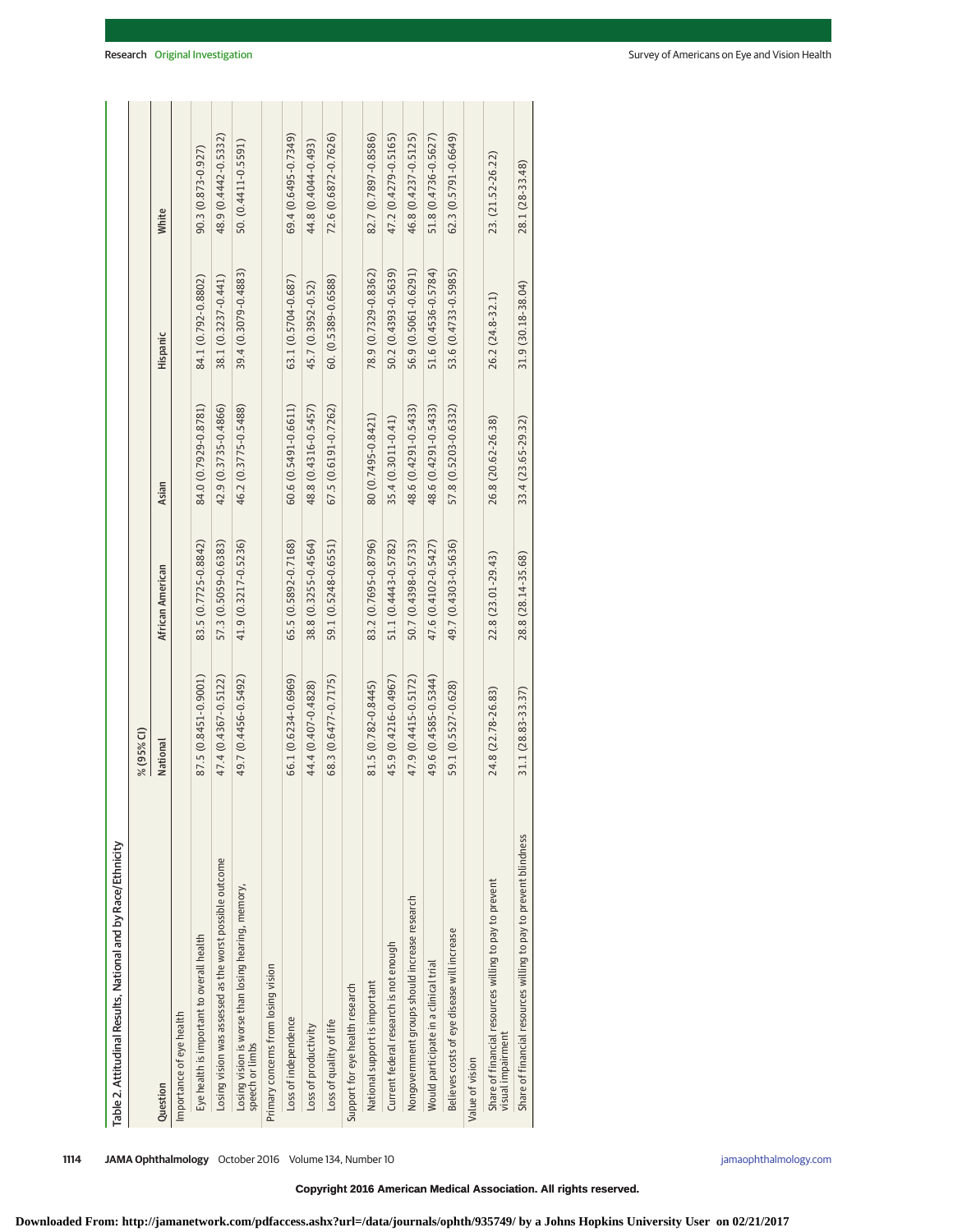#### Figure 1. Conditions With the Greatest Effect on Day-to-Day Life





Figure 2. Rankings of Worst Conditions

National support of research focusing on improving prevention and treatment of eye and vision disorders was considered a priority among 81.5% (95% CI, 78.2%-84.5%).When told that the federal government spends on average \$2.10 per person each year on such research, 45.9% (95% CI, 42.2%-49.7%) said that was not enough. Almost half (47.9%; 95% CI, 44.2%-51.7%) believed that nongovernmental sectors including industry, patient groups, and philanthropic organizations should increase funding for eye and vision research. Respondents reported willingness to pay 24.8% (95% CI, 22.8%-26.8%) of their total financial resources to prevent visual impairment including 31.1% (95% CI, 28.8%-33.4%) to prevent legal blindness.

Results for awareness of major eye conditions and risk factors are presented in Table 3. While 81.5% (95% CI, 78.2%- 84.5%) of Americans reported having an eye examination, knowledge about specific eye disorders was uneven among eye disorders and among racial/ethnic groups. Nationally, 65.8% (95% CI, 61.9%-69.5%) reported awareness of cataract or glaucoma (63.4%; 95% CI, 59.5%-67.2%). Awareness of these conditions was lower among Asian and Hispanic individuals; just more than half reported awareness of these. While nationally half of Americans reported awareness of age-related macular

degeneration, white respondents were more likely to do so (59.1%; 95% CI, 54.5%-63.6% compared with 33.2% of Asian respondents, 32.1% of African American respondents, and 26.8% of Hispanic respondents). Awareness of diabetic retinopathy was lowest across all groups (37.3%; 95% CI, 33.8%- 40.8%) nationally and particularly low among Hispanic respondents, among whom 26.8% (95% CI, 21.9%-32.4%) reported awareness. Of all Americans, 25% (95% CI, 21.7%- 28.6%) reported they were not aware of any of these conditions; an additional 4.8% (95% CI, 3.1%-7.3%) said they were not sure. Lack of awareness was higher among Asian respondents (31.2%; 95% CI, 26.1%-36.8%) and Hispanic respondents (35.4%; 95% CI, 29.5%-41.9%).

Awareness of risk factors for vision loss exhibited high rates of disparity. Of all respondents, 75.8% (95% CI, 72.2%-79.1%) believed excessive sunlight or ultraviolet radiation was a risk factor for eye disease. Awareness of ethnic heritage as a risk factor was second highest (58.3%; 95% CI, 54.4%-62.0%). Smoking was identified as a risk factor by 53.5% (95% CI, 49.7%-57.3%) nationally and higher among Asian respondents (60.1%; 95% CI, 54.4%-65.6%) and Hispanic respondents (62.0%; 95% CI, 55.9%-67.7%).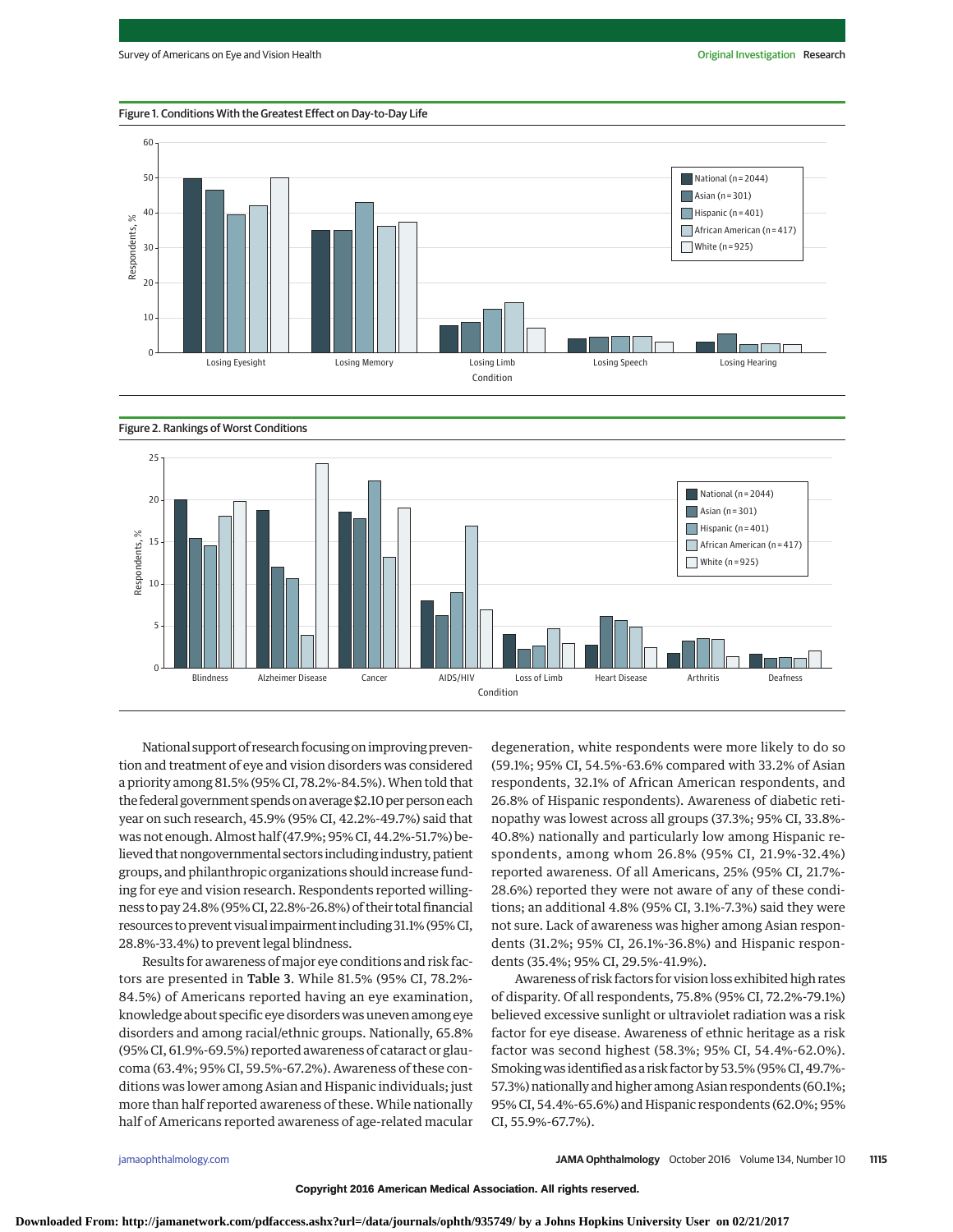| Table 3. Awareness of Vision and Eye Health Nationally and by Race | :/Ethnicity          |                       |                        |                      |                      |
|--------------------------------------------------------------------|----------------------|-----------------------|------------------------|----------------------|----------------------|
|                                                                    | % (95% CI)           |                       |                        |                      |                      |
| Question                                                           | National             | African American      | Asian                  | Hispanic             | White                |
| Awareness of major eye diseases                                    |                      |                       |                        |                      |                      |
| Cataract                                                           | 65.8 (0.6194-0.6949) | 66.7 (0.5996-0.7288)  | 52.7 (0.4695-0.5836)   | 54.0 (0.4765-0.6019) | 72.4 (0.681-0.7641)  |
| Glaucoma                                                           | 63.4 (0.5945-0.6722) | 67.1 (0.6029-0.7323)  | 52.5 (0.4676-0.5817)   | 52.8 (0.4649-0.5902) | 69.6 (0.6498-0.7382) |
| Diabetic retinopathy                                               | 37.3 (0.3383-0.4083) | 32.1 (0.2651-0.3832)  | 33.2 (0.2806-0.3883)   | 26.8 (0.2191-0.3237) | 50 (0.3679-0.4532)   |
| Macular degeneration                                               | 50.5 (0.4668-0.5429) | 33.3 (0.2762-0.3942)  | 36.9 (0.3154-0.4255)   | 32.8 (0.2758-0.3856) | 59.1 (0.5449-0.6356) |
| None                                                               | 25 (0.217-0.2857)    | 21.9 (0.1698-0.2784)  | 31.2 (0.2612-0.3678)   | 35.4 (0.2947-0.419)  | 21.8 (0.1818-0.2597) |
| Not sure                                                           | 4.8 (0.0314-0.0729)  | 7.5 (0.0402-0.1353)   | $8.0(0.0536 - 0.1166)$ | 4.4 (0.0256-0.0736)  | 2.4 (0.0128-0.0439)  |
| Awareness of risk factors for loss of vision                       |                      |                       |                        |                      |                      |
| Sunlight                                                           | 75.8 (0.7221-0.7911) | 69.5 (0.6271-0.7554)  | 75.9 (0.7058-0.8046)   | 76.6 (0.7133-0.8113) | 79.9 (0.7625-0.8304) |
| Family heritage                                                    | 58.2 (0.5444-0.6196) | 52.4 (0.4572-0.5909)  | 63.8 (0.5809-0.6908)   | 58.8 (0.5262-0.6477) | 59.6 (0.5521-0.6391) |
| Obesity                                                            | 50.3 (0.4647-0.5406) | 42.0 (0.3569-0.4868)  | 57.2 (0.5145-0.6276)   | 52.4 (0.4613-0.5861) | 52 (0.4753-0.5642)   |
| Smoking                                                            | 53.5 (0.4967-0.573)  | 47.9 (0.4128-0.5451)  | 60.1 (0.5441-0.6559)   | 62. (0.5593-0.6773)  | 54.3 (0.4984-0.5874) |
| Costs of eye care                                                  |                      |                       |                        |                      |                      |
| Believes costs of eye disease will increase                        | 59.1 (0.5527-0.628)  | 49.7 (0.4303-0.5636)  | 57.8 (0.5203-0.6332)   | 53.6 (0.4733-0.5985) | 62.3 (0.5791-0.6649) |
| Has vision insurance                                               | 50.2 (0.464-0.5399)  | 45.3 (0.3891-0.5196)  | 52.7 (0.4693-0.5833)   | 51.1 (0.4484-0.5731) | 49.1 (0.4466-0.5357) |
| Lack of vision insurance prevents eye examinations                 | 33 (0.2964-0.3651)   | $37.4(0.3123 - 0.44)$ | 35.4 (0.302-0.411)     | 41.9 (0.3598-0.4814) | 33.6 (0.296-0.3786)  |

Nationally, 59.1% (95% CI, 55.3%-62.8%) believed health care costs from eye disorders will increase by 2050, while 49.6% (95% CI, 45.9%-53.4%) said they likely would participate in a clinical trial for eye and vision research if recommended by a clinician. Of all respondents, 50.2% (95% CI, 46.4%-54.0%) said they had insurance coverage for routine eye examinations or glasses, while 33.0% (95% CI, 29.6%-36.5%) said they had eye examinations less frequently than theywould like because of their insurance situation.

## **Discussion**

Across all ethnic and racial demographics, nearly 88% of Americans surveyed viewed eye health as critical to overall health. In a manner similar to previous non–cross-sectional studies, 47% viewed vision loss as the worst possible health condition that might befall them. This was true of 57% of African American individuals, a group known to have a several-fold increased prevalence of severe vision loss and potentially a greater personal experience with its effects than Americans of other ethnicities.<sup>24</sup> A similar attitudinal study, the knowledge, attitudes, and practices (KAP) study,<sup>37</sup> sponsored by the National Eye Institute and the Lions Clubs International Foundation, took place first in 1991 and again between October 2005 and January 2006.<sup>37</sup> In the KAP study, 3180 telephone interviews were completed in which patients from varying demographic groups were queried as to their knowledge of and attitudes toward vision loss. In keeping with the results of our study, 71% of adults in the KAP study ranked loss of eyesight a 10 on a scale of 1 to 10, with 10 having the greatest impact on their daily living.<sup>37</sup>

These findings underscore the importance of good eyesight to most and that having good vision is key to one's overall sense of well-being, irrespective of ethnic or racial demographic. A study by Brown and Barrett<sup>38</sup> examined the relationship between visual impairment and quality of life in older people. These authors stated that to many individuals, loss of vision may signify loss of independence. Individuals with blindness or other visual impairment may be perceived as having to rely on others for basic life needs, including bathing, cookingmeals, or housekeeping. Second, individuals with blindness may be more likely to have decreased income. Independently, visual impairment may cause or worsen financial hardship. Third, visual impairment, including blindness, is associated with social isolation, decreased social integration, and increased social avoidance. These authors proposed that individuals with visual impairment may feel as though they have less control over their life circumstance.<sup>38</sup> Persons with greater visual impairments have been shown to have a decreased quality of life, linked to a perception of having less control over their environment,<sup>38-40</sup> supporting our findings that respondents across all ethnic and racial backgrounds listed blindness high among most-feared ailments.

Although all demographics in the US adult population surveyed ranked vision loss highly among most feared conditions, African American respondents ranked blindness as the worst possible ailment, more feared than AIDS/human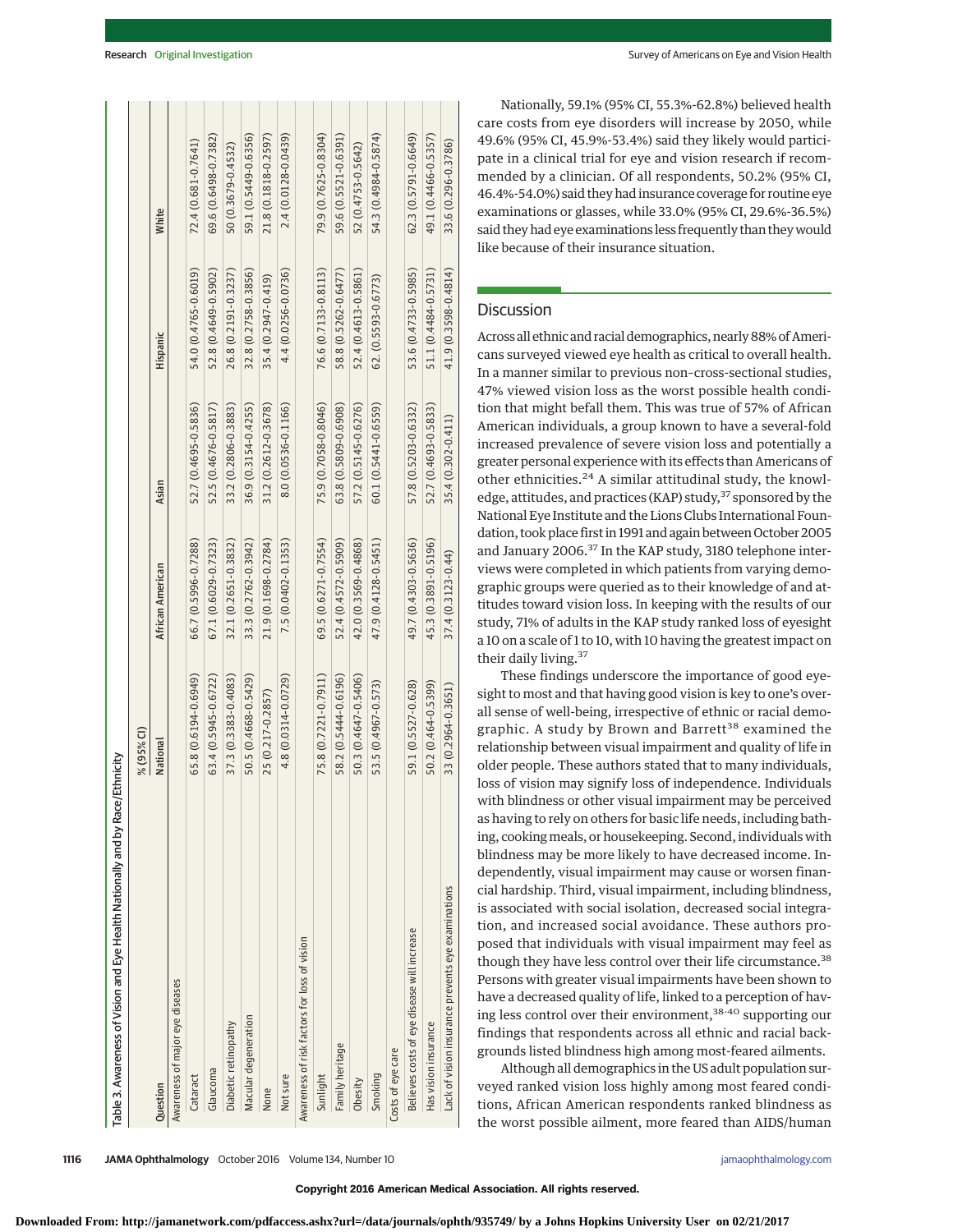immunodeficiency virus and cancer. Owsley and colleagues $^{23}$ reported similar findings in a cohort of older African American individuals who were reported to prioritize eye care and placed a high value on good vision for overall well-being. Our survey result regarding African American individuals may be related to findings that African American individuals are more likely to experience visual impairment, including blindness, than white individuals, not only from conditions such as glaucoma and diabetic retinopathy, but also from potentially correctable conditions such as refractive error or cataract.<sup>24-32</sup> Specifically, prevalence of visual impairment from eye diseases among older African American individuals is 2 times higher than that of white individuals.<sup>24-32</sup>

The 2006 KAP study reported that Asian, African American, and non-white Hispanic individuals were more knowledgeable about eye disease and more likely to have their eyes examined than Hispanic adults.<sup>37</sup> Similarly, this study showed that Hispanic adults are the ethnic group least likely to have heard of common eye conditions such as age-related macular degeneration or diabetic eye disease. This finding is particularly concerning in that older Latino adults with diabetes or self-reported eye disease had a higher incidence of vision loss when followed over a 4-year period.<sup>41</sup>

This study has several limitations. While the survey was designed by individuals with expertise in these methods, no formal construct validity testingwas performed. Further, a limitation inherent to polling data is the possibility of sampling error. In polling, it is possible that the data obtained are not reflective of the opinions of the entire population and therefore must be interpreted with caution in extrapolating the opinions of poll respondents as applicable to all individuals within the United States. However, this study, with its large number of respondents and minority oversampling, does seek to overcome this limitation. Surveys, including online surveys, such as the one used in this study, are subject to risk of sampling bias. A diversified sampling design was used to minimize any potential recruitment or participation bias. It is also possible

that some questions may have been biased owing to phrasing or influenced by preceding questions. The survey design attempted to minimize this bias by asking the general health questions, such as the questions pertaining to the worst diseases of conditions, before participants were asked detailed questions about vision. However, certain questions could be perceived as "leading questions." For instance, the question relating to national research expenditures informed respondents that "The federal government spends on average \$2.10 per person each year on eye and vision research." Providing this total on a per-person basis, rather than a national total, may have influenced respondents to view this as a lower amount. Thus, this question in particular should be considered when interpreting results. Also, the survey on insurance questions does not address whether individuals understood their insurance coverage, eg, whether their medical insurance covered ophthalmologic examinations. Additionally, this cross-sectional survey aimed to present data from Americans across multiethnic backgrounds but was conducted only in English, missing the opportunity to reflect attitudes of non– English-speaking Americans.

### **Conclusions**

This contemporary and comprehensive survey suggests that most Americans across all ethnic and racial groups describe losing eyesight as having the greatest impact on their daily life when ranked against other conditions including loss of limb, memory, hearing, or speech. This study and its findings are consistent with the large body of previously published literature demonstrating the enormous value that humans place on their vision. For the first time, to our knowledge, these cross-sectional data are presented from a multiethnic sample of Americans and show that Americans support resource allocation dedicated to the research for prevention of vision loss.

#### ARTICLE INFORMATION

**Accepted for Publication:** April 1, 2016.

**Published Online:** August 4, 2016. doi[:10.1001/jamaophthalmol.2016.2627.](http://jama.jamanetwork.com/article.aspx?doi=10.1001/jamaophthalmol.2016.2627&utm_campaign=articlePDF%26utm_medium=articlePDFlink%26utm_source=articlePDF%26utm_content=jamaophthalmol.2016.2627)

**Author Contributions:** Dr Scott and Ms Ffolkes had full access to all of the data in the study and take responsibility for the integrity of the data and the accuracy of the data analysis. Concept and design: Bressler, Wittenborn, Jorkasky. Acquisition, analysis, or interpretation of data: Scott, Bressler, Ffolkes, Wittenborn. Drafting of the manuscript: Scott, Wittenborn. Critical revision of the manuscript for important intellectual content: All authors. Statistical analysis: Ffolkes, Wittenborn. Obtaining funding: Jorkasky. Administrative, technical, or material support: Scott.

**Conflict of Interest Disclosures:** All authors have completed and submitted the ICMJE Form for Disclosure of Potential Conflicts of Interest and none were reported.

**Funding/Support:** Supported through a grant from Research to Prevent Blindness to the Alliance for Eye and Vision Research.

**Role of the Funder/Sponsor:** Although the funders participated in an Alliance for Eye and Vision Research Working Group of vision community representatives who suggested initial questions, reviewed the final results for communications purposes, and reviewed the manuscript, they had no role in the final design and conduct of the study; collection, management, analysis, and interpretation of the data or in writing the manuscript.

**Disclaimer:** Dr Bressler is the Editor of JAMA Ophthalmology. He was not involved in the editorial evaluation or decision to accept this article for publication.

**Previous Presentations:** Portions of these data were presented at the Association for Research in Vision and Ophthalmology; May 4, 2015; Denver, Colorado; and at the National Press Club; September 18, 2014.

#### **REFERENCES**

**1**. Finger RP, Fimmers R, Holz FG, Scholl HP. Incidence of blindness and severe visual impairment in Germany: projections for 2030. [Invest Ophthalmol Vis Sci](http://www.ncbi.nlm.nih.gov/pubmed/21447690). 2011;52(7):4381-4389.

**2**. Köberlein J, Beifus K, Schaffert C, Finger RP. The economic burden of visual impairment and blindness: a systematic review. [BMJ Open](http://www.ncbi.nlm.nih.gov/pubmed/24202057). 2013;3 [\(11\):e003471.](http://www.ncbi.nlm.nih.gov/pubmed/24202057)

**3**. Visual impairment and blindness. [http://www.who](http://www.who.int/mediacentre/factsheets/fs282/en) [.int/mediacentre/factsheets/fs282/en.](http://www.who.int/mediacentre/factsheets/fs282/en) Accessed June 9, 2016.

**4**. Wittenborn JS, Rein DB. The cost of vision problems: the economic burden of vision loss and eye disorders in the United States. [http:](http://costofvision.preventblindness.org) [//costofvision.preventblindness.org.](http://costofvision.preventblindness.org) Published June 11, 2013. Accessed June 9, 2016.

**5**. Wittenborn JS, Rein DB. The future of vision: forecasting the prevalence and cost of vision problems. [http://forecasting.preventblindness.org.](http://forecasting.preventblindness.org) Published June 11, 2014. Accessed June 9, 2016.